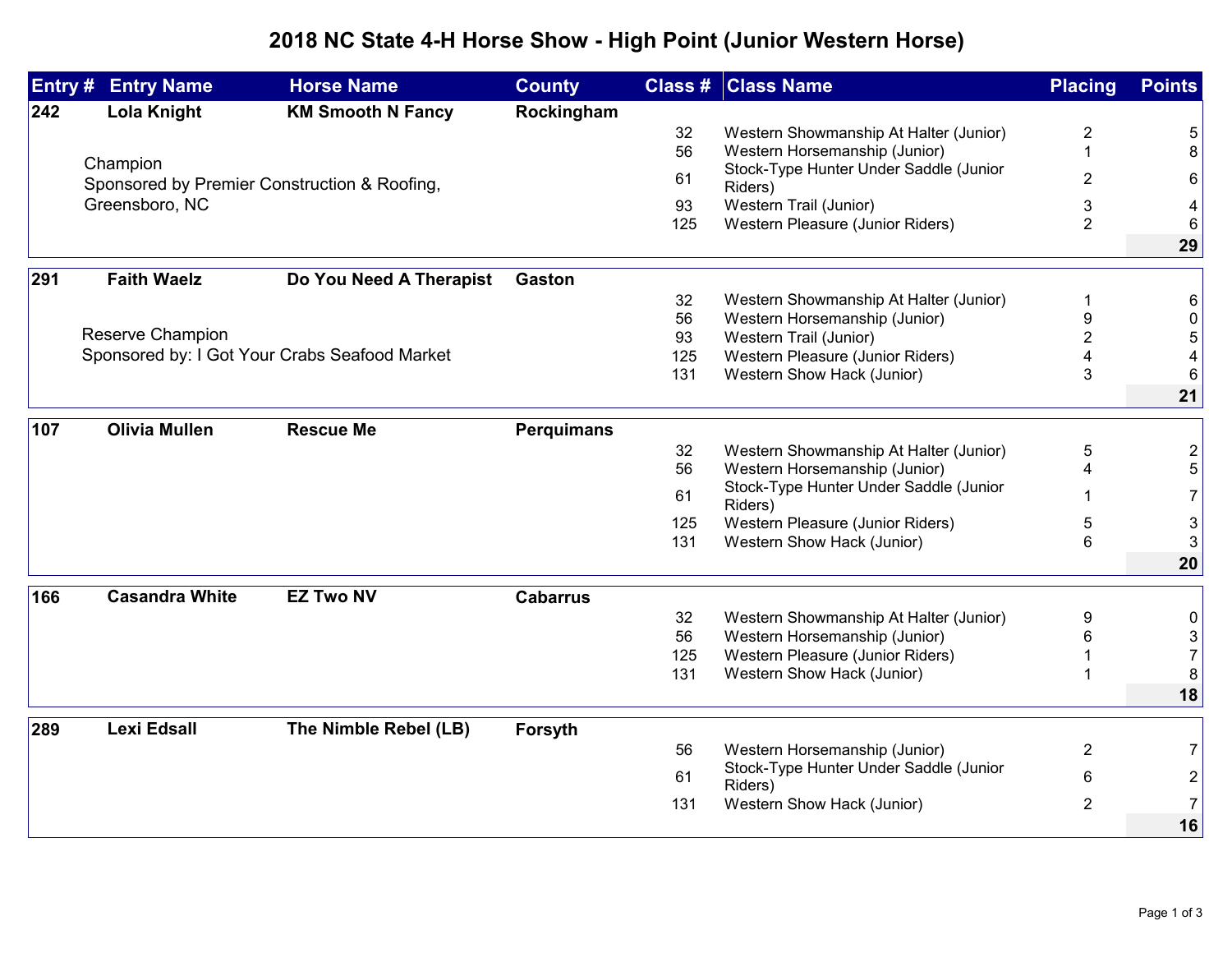| Entry #        | <b>Entry Name</b>       | <b>Horse Name</b>        | <b>County</b>   |     | <b>Class # Class Name</b>              | <b>Placing</b> | <b>Points</b> |
|----------------|-------------------------|--------------------------|-----------------|-----|----------------------------------------|----------------|---------------|
| 50             | <b>Hannah Mennig</b>    | <b>Caliente Cowgirl</b>  | <b>Nash</b>     |     |                                        |                |               |
|                |                         |                          |                 | 32  | Western Showmanship At Halter (Junior) | 4              | 3             |
|                |                         |                          |                 | 93  | Western Trail (Junior)                 | 0              | 0             |
|                |                         |                          |                 | 93  | Western Trail (Junior)                 |                |               |
|                |                         |                          |                 | 125 | Western Pleasure (Junior Riders)       |                |               |
|                |                         |                          |                 | 131 | Western Show Hack (Junior)             | 4              |               |
|                |                         |                          |                 |     |                                        |                | 11            |
| 211            | <b>Ava Blackburn</b>    | <b>What Away To Go</b>   | <b>Union</b>    |     |                                        |                |               |
|                |                         |                          |                 | 56  | Western Horsemanship (Junior)          | 3              | 6             |
|                |                         |                          |                 | 61  | Stock-Type Hunter Under Saddle (Junior | 7              |               |
|                |                         |                          |                 |     | Riders)                                |                |               |
|                |                         |                          |                 | 131 | Western Show Hack (Junior)             | 5              | 11            |
|                |                         |                          |                 |     |                                        |                |               |
| $\overline{7}$ | <b>Jessica Henson</b>   | <b>Mr Gun Peppy Pine</b> | <b>Burke</b>    |     |                                        |                |               |
|                |                         |                          |                 | 32  | Western Showmanship At Halter (Junior) | 7              | 0             |
|                |                         |                          |                 | 56  | Western Horsemanship (Junior)          | 5              | 4             |
|                |                         |                          |                 | 93  | Western Trail (Junior)                 |                | 3             |
|                |                         |                          |                 | 125 | Western Pleasure (Junior Riders)       | 6              | 2             |
|                |                         |                          |                 | 131 | Western Show Hack (Junior)             | 9              | 0             |
|                |                         |                          |                 | 133 | <b>Western Riding</b>                  | 0              | 0             |
|                |                         |                          |                 |     |                                        |                | 9             |
| 264            | <b>Georgie Mackovic</b> | <b>Allie Mae</b>         | Rockingham      |     |                                        |                |               |
|                |                         |                          |                 | 32  | Western Showmanship At Halter (Junior) | 6              |               |
|                |                         |                          |                 | 56  | Western Horsemanship (Junior)          | 8              |               |
|                |                         |                          |                 | 125 | Western Pleasure (Junior Riders)       | 3              |               |
|                |                         |                          |                 | 131 | Western Show Hack (Junior)             | 7              |               |
|                |                         |                          |                 |     |                                        |                | 9             |
|                |                         |                          |                 |     |                                        |                |               |
| 253            | <b>Katelyn Dowell</b>   | <b>Delilah</b>           | <b>Stokes</b>   |     |                                        |                |               |
|                |                         |                          |                 | 32  | Western Showmanship At Halter (Junior) | 8              | 0             |
|                |                         |                          |                 | 93  | Western Trail (Junior)                 |                |               |
|                |                         |                          |                 | 125 | Western Pleasure (Junior Riders)       | 8              | 0             |
|                |                         |                          |                 | 131 | Western Show Hack (Junior)             | 10             | $\Omega$      |
|                |                         |                          |                 |     |                                        |                | 6             |
| 101            | <b>Casey Rose</b>       | <b>Tribal Artifacts</b>  | <b>Beaufort</b> |     |                                        |                |               |
|                |                         |                          |                 |     | Stock-Type Hunter Under Saddle (Junior |                |               |
|                |                         |                          |                 | 61  | Riders)                                | 3              | 5             |
|                |                         |                          |                 | 133 | <b>Western Riding</b>                  | 0              | 0             |
|                |                         |                          |                 |     |                                        |                | 5             |